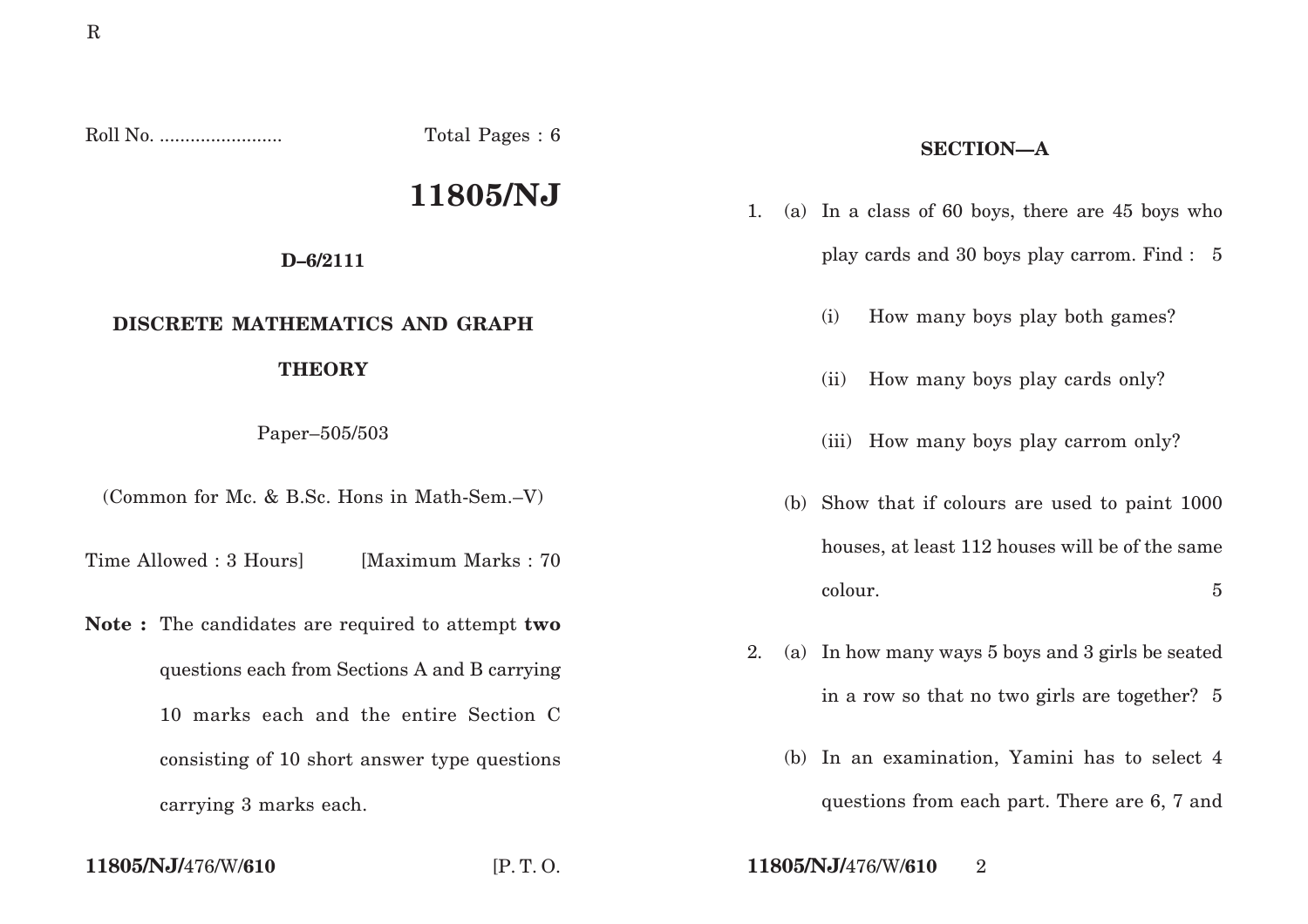8 questions in Part I, Part II and Part III respectively. What is the number of possible combinations in which she can choose the questions? 5

- 3. For the recurrence relation : 10
	- $S_n 6S_{n-1} + 8S_{n-2} = 0$  for  $n \ge 2$  and  $S_0 = 10$ ,  $S_1 = 25.$
	- (i) Find the Generating function.
	- (ii) Find the sequence which satisfies it.
- 4. Solve the recurrence relation :  $10$

 $S_n - 4S_{n-1} + 4S_{n-2} = 3n + 2^n$  with  $S_0 = S_1 = 1$ .

#### **SECTION—B**

5. State and prove Euler's formula on graphs and verify Euler's formula for the graph : 10

$$
11805/NJ/476/W/610 3 [P. T. O.
$$



- 6. (a) Can a graph with Seven vertices be isomorphic to its complement? Justify. 5
	- (b) Find Hamiltonian circuit of minimal weight for the graph shown below :  $5$



**11805/NJ/**476/W/**610** 4